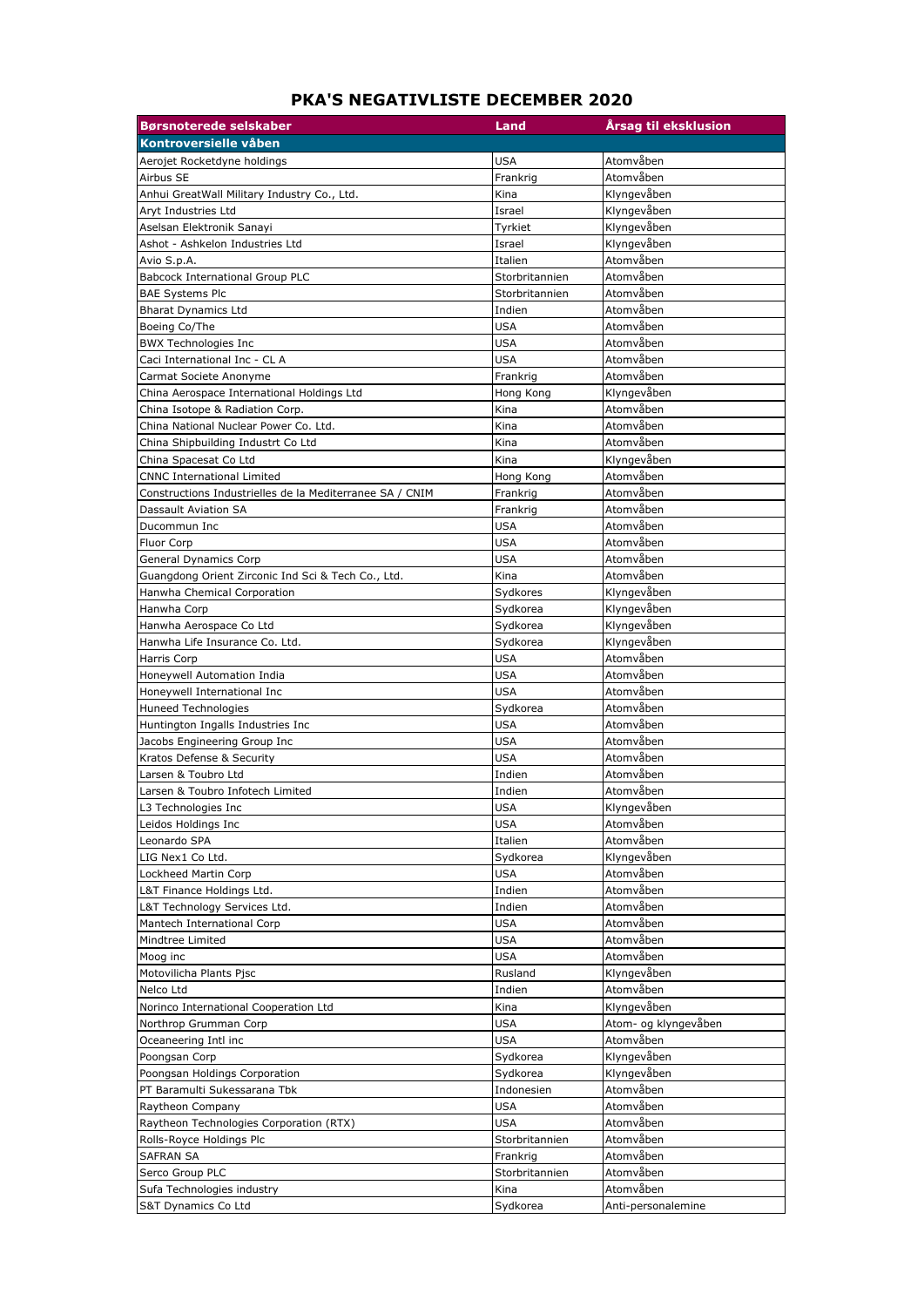| S&T Holdings Co Ltd                                      | Sydkorea             | Anti-personalemine        |
|----------------------------------------------------------|----------------------|---------------------------|
| <b>Tata Communications Ltd</b>                           | Indien               | Atomvåben                 |
| Tetra Technologies Inc                                   | USA                  | Atomvåben                 |
| Textron Inc                                              | USA                  | Klyngevåben               |
| Thales SA                                                | Frankrig             | Atomvåben                 |
| Tronic's Microsystems SA                                 | Frankrig             | Klyngevåben / hvid fosfor |
| Transdigm Group Inc / Rockwell Collins Inc               | <b>USA</b>           | Atomvåben                 |
| Ultra Electronics Holdings PLC                           | Storbritannien       | Atomvåben                 |
| United Technologies Corp                                 | <b>USA</b>           | Atomvåben                 |
| Walchandnagar Industries                                 | Indien               | Atomvåben                 |
| <b>Tobak</b>                                             |                      |                           |
| Altria Group Inc                                         | USA                  | Tobak                     |
| Al-eqbal Investment Company                              | Jordan               | Tobak                     |
| British American Tobacco PLC                             | Storbritannien       | Tobak                     |
| British American Tobacco Malaysia Bhd                    | Malaysia             | Tobak                     |
| Ceylon Tobacco Co PLC                                    | Sri Lanka            | Tobak                     |
| Eastern Tobacco                                          | Egypten              | Tobak                     |
| Gudang Garam Tbk PT                                      | Indonesien           | Tobak                     |
| Haci Omer Sabanci Holding AS                             | Tyrkiet              | Tobak                     |
| Hanjaya Mandala Sampoerna Tbk PT                         | Indonesien           | Tobak                     |
| Huabao International Holdings Ltd                        | Hong Kong            | Tobak                     |
| <b>Imperial Brands PLC</b>                               | Storbritannien       | Tobak                     |
| <b>ITC Ltd</b>                                           | Indien               | Tobak                     |
| Japan Tobacco Inc                                        | Japan                | Tobak                     |
| Karelia Tobacco Co Inc SA                                | Grækenland           | Tobak                     |
| KT&G Corp                                                | Sydkorea             | Tobak                     |
| Pakistan Tobacco Co Ltd                                  | Pakistan             | Tobak                     |
| Philip Morris CR AS                                      | Tjekkiet             | Tobak                     |
| Philip Morris International Inc                          | USA                  | Tobak                     |
| Pyxus International Inc / Alliance One International Inc | <b>USA</b>           | Tobak                     |
| Reinet Investments SCA                                   | Luxembourg           | Tobak                     |
| Scandinavian Tobacco Group A/S                           | Danmark              | Tobak                     |
| Schweitzer-Mauduit International Inc                     | USA                  | Tobak                     |
| Shanghai Industrial Holdings Ltd                         | Hong Kong            | Tobak                     |
|                                                          |                      |                           |
| Swedish Match AB                                         | Sverige              | Tobak                     |
| Universal Corp/VA                                        | USA                  | Tobak                     |
| Vector Group Ltd                                         | USA                  | Tobak                     |
| Miljø og klima                                           |                      |                           |
| Acacia Mining PLC                                        | Storbritannien       | Miljø                     |
| Astra International Tbk PT                               | Indonesien           | Miljø                     |
| <b>Barrick Gold Corp</b>                                 | Canada               | Miljø                     |
| Glencore                                                 | Schweiz              | Miljø                     |
| Wilmar International                                     | Singapore            | Palmeolie                 |
| Antero Resources corp                                    | <b>USA</b>           | Olie gas                  |
| Apache Corp                                              | USA                  | Olie gas                  |
| <b>ARC Resources Ltd</b>                                 | Canada               | Olie gas                  |
| Athabasca Oil Corp                                       | Canada               | Olie gas                  |
| Cabot Oil and Gas Corp                                   | USA                  | Olie gas                  |
| Cairn Energy Plc                                         | Storbritannien       | Olie gas                  |
| Canadian Natural Resources Ltd                           | Canada               | Olie gas                  |
| Cenovus Energy Inc                                       | Canada               | Olie gas                  |
| Chesapeake Energy Corp                                   | <b>USA</b>           | Olie gas                  |
| Chevron Corp                                             | <b>USA</b>           | Olie gas                  |
| China Natural Gas Inc                                    | Kina                 | Olie gas                  |
| China Oilfield Services Ltd                              | Kina                 | Olie gas                  |
| China Petroleum & Chemical Corp                          | Kina                 | Olie gas                  |
| Cimarex Energy Co                                        | USA                  | Olie gas                  |
| CNOOC Ltd                                                | Hong Kong            | Olie gas                  |
| Concho Resources Inc                                     | USA                  | Olie gas                  |
| Continental Resources Inc/OK                             | USA                  | Olie gas                  |
| Crescent Point Energy Corp                               | Canada               | Olie gas                  |
| Devon Energy Corp                                        | <b>USA</b>           | Olie gas                  |
| Diamondback Energy Inc                                   | USA                  | Olie gas                  |
| Ecopetrol SA-Sponsored ADR                               | USA                  | Olie gas                  |
| Ecopetrol SA                                             | Colombia             | Olie gas                  |
| Emera Inc                                                | USA                  | Olie gas                  |
| Encana Corp<br><b>EOG Resources Inc</b>                  | Canada<br><b>USA</b> | Olie gas<br>Olie gas      |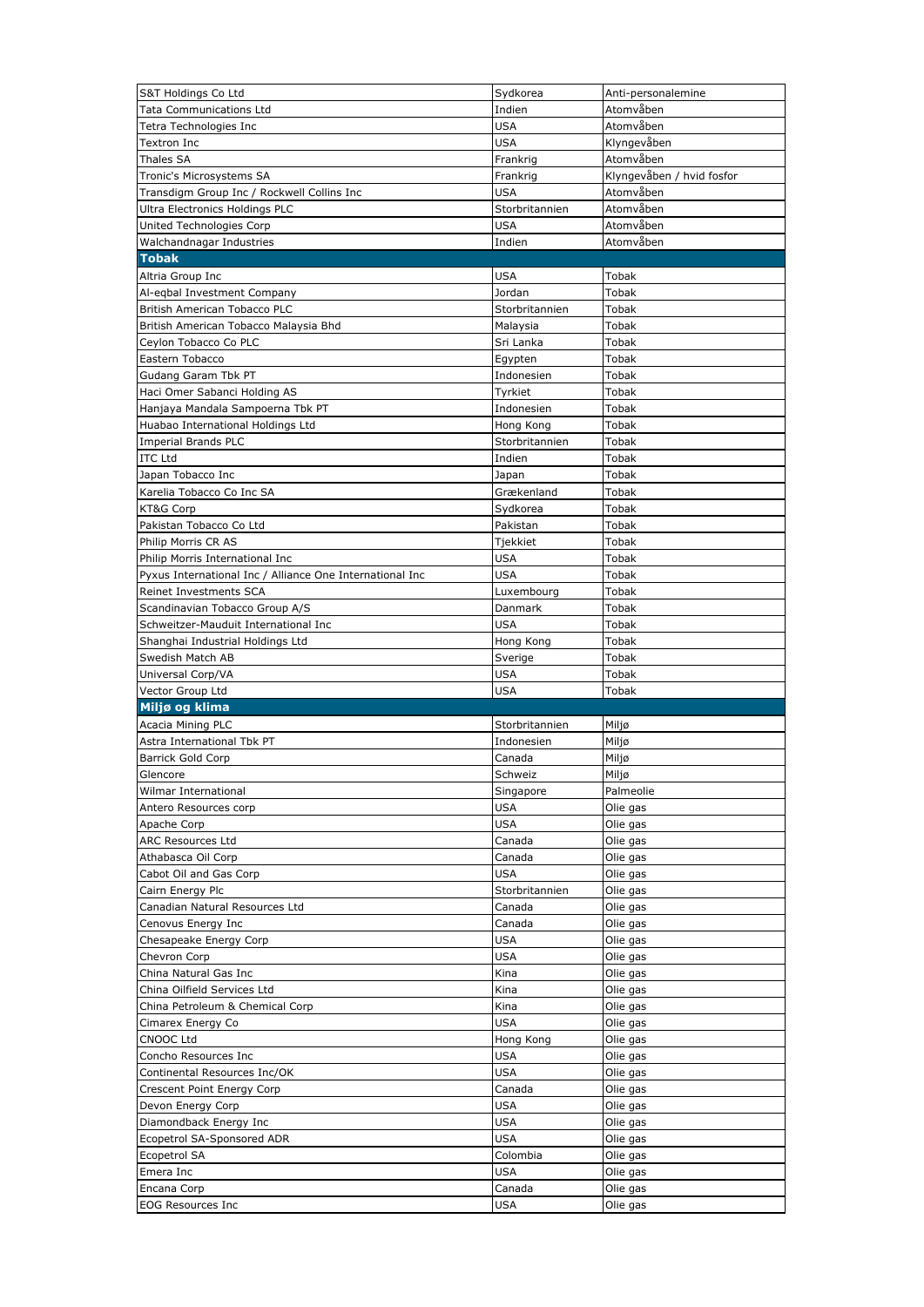| <b>EQT Corp</b>                          | <b>USA</b>     | Olie gas |
|------------------------------------------|----------------|----------|
| <b>GAIL India Ltd</b>                    | Indien         | Olie gas |
| Gazprom PAO-Sponsored ADR                | <b>USA</b>     | Olie gas |
| Gazprom PJSC                             | Rusland        | Olie gas |
| Genting Bhd                              | Malaysia       | Olie gas |
| <b>Glow Energy PCL</b>                   | Thailand       | Olie gas |
| <b>Hess Corp</b>                         | USA            | Olie gas |
| Husky Energy Inc                         | Canada         | Olie gas |
| IJM Corp bhd                             | Malaysia       | Olie gas |
| Imperial Oil Ltd                         | Canada         | Olie gas |
| Inpex corp                               | Japan          | Olie gas |
| IOI Corp Bhd                             | Malaysia       | Olie gas |
| Korea Gas Corp                           | Sydkorea       | Olie gas |
| Kunlun Energy Co Ltd                     | Hong Kong      | Olie gas |
| Kosmos Energy Ltd.                       | USA            | Olie gas |
| LUKOIL PJSC                              | Rusland        | Olie gas |
| Marathon Oil Corp                        | <b>USA</b>     | Olie gas |
| <b>MEG Energy Corp</b>                   | Canada         | Olie gas |
| Murphy Oil Corp                          | <b>USA</b>     | Olie gas |
| Noble Energy Inc                         | USA            | Olie gas |
| Occidental Petroleum Corp                | USA            | Olie gas |
| <b>OGE Energy Corp</b>                   | USA            | Olie gas |
| Oil Search Ltd                           | Australien     | Olie gas |
|                                          |                |          |
| Parsley Energy Inc                       | USA            | Olie gas |
| PetroChina Co Ltd                        | Kina           | Olie gas |
| Petronas Dagangan Bhd                    | Malaysia       | Olie gas |
| Petronas Gas Bhd                         | Malaysia       | Olie gas |
| Peyto Exploration & Development Corp     | Canada         | Olie gas |
| Power Assets Holdings Ltd                | Hong Kong      | Olie gas |
| Qep Resources Inc.                       | <b>USA</b>     | Olie gas |
| Rosneft Oil Co PJSC                      | Rusland        | Olie gas |
| San Leon Energy Plc                      | Irland         | Olie gas |
| Saudi Aramco/Saudi Arabian oil co.       | Saudi Arabien  | Olie gas |
| Seven Generations Energy                 | Canada         | Olie gas |
| Shikoku Electric Power Co Inc            | Japan          | Olie gas |
| Sinopec Shanghai Petrochemical Co Ltd    | Kina           | Olie gas |
| Southwestern Energy Co                   | USA            | Olie gas |
| Suncor Energy Inc                        | Canada         | Olie gas |
| Tokyo Electric Power Co Holdings Inc     | Japan          | Olie gas |
| Top Energy Co Ltd Shanxi                 | Kina           | Olie gas |
| Tullow Oil PLC                           | Storbritannien | Olie gas |
| Vedanta Ltd                              | Indien         | Olie gas |
| Vermilion Energy Inc                     | Canada         | Olie gas |
| JAPAN PETROLEUM EXPLORATION              | Japan          | Oliesand |
| <b>TATNEFT PJSC</b>                      | Rusland        | Oliesand |
| PRAIRIESKY ROYALTY LTD                   | Canada         | Oliesand |
| <b>BAYTEX ENERGY CORP</b>                | Canada         | Oliesand |
| OIL INDIA LTD                            | Indien         | Oliesand |
| PETROCHINA CO LTD-A                      | Kina           | Oliesand |
| Abolitz Power Corp                       | Filippinerne   | Kul      |
| Abolitz Equity Ventures, Inc.            |                | Kul      |
|                                          | Filippinerne   |          |
| Adani Power Ltd                          | Indien         | Kul      |
| Adaro Energy Tbk PT                      | Indonesien     | Kul      |
| <b>AES Gener</b>                         | Chile          | Kul      |
| Alliance Resources Operating Partners LP | USA            | Kul      |
| Allete, Inc.                             | USA            | Kul      |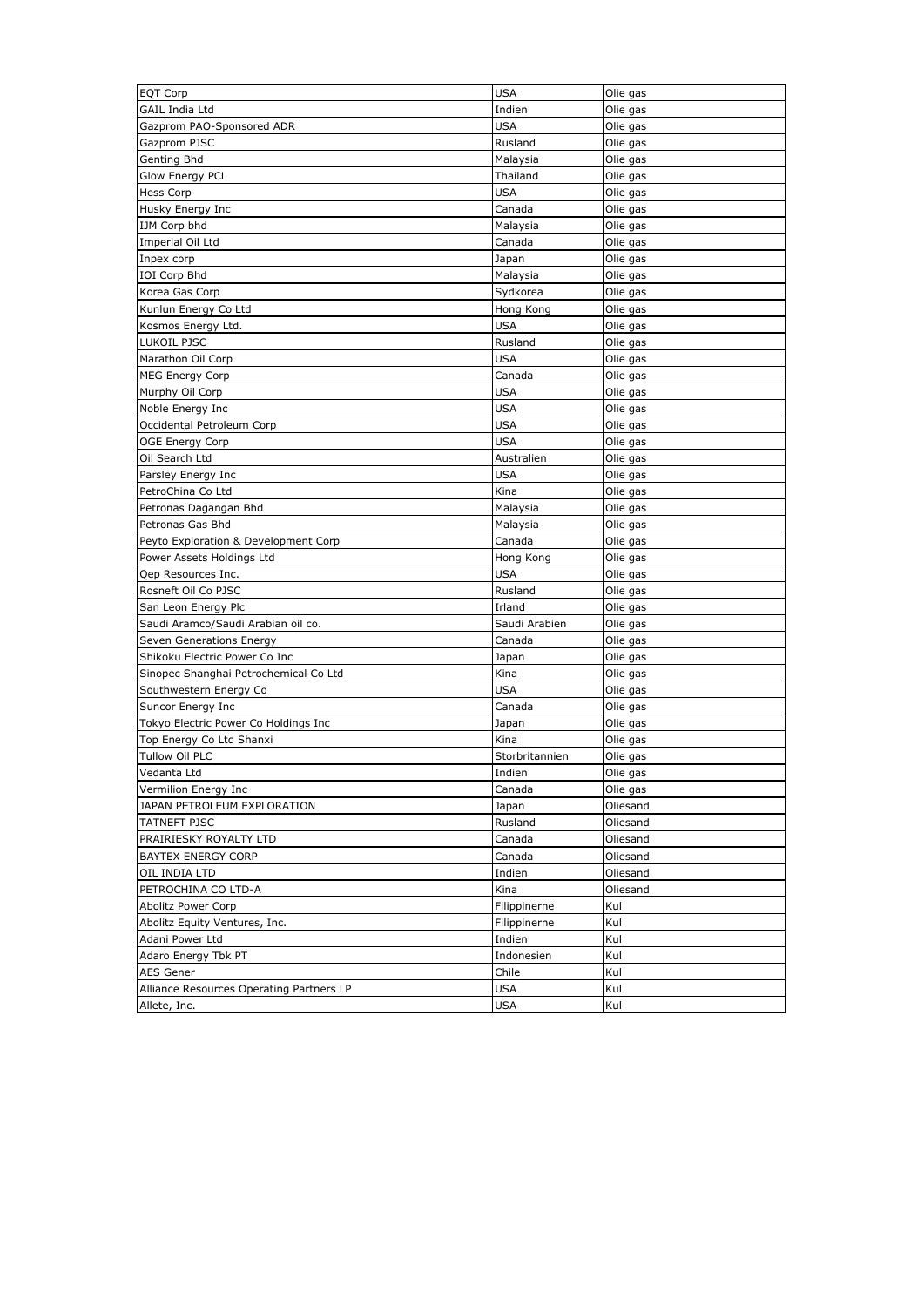| Arch Resources Inc                                                                                 | <b>USA</b>         | Kul        |
|----------------------------------------------------------------------------------------------------|--------------------|------------|
| <b>Banpu PLC</b>                                                                                   | Thailand           | Kul        |
| Bukit Asam Tbk PT                                                                                  | Indonesien         | Kul        |
| <b>Bathurst Resources Ltd</b>                                                                      | New Zealand        | Kul        |
| Beijing Haohua Energy Ressource Co Ltd                                                             | Kina               | Kul        |
| Bogdanka Lubelski Wegiel SA                                                                        | Polen              | Kul        |
| Borneo Lumbung Energi & Metal Tbk PT                                                               | Indonesien         | Kul        |
| Bumi Resources Tbk PT                                                                              | Indonesien         | Kul        |
| Consol Energy Inc                                                                                  | <b>USA</b>         | Kul        |
| Contura Energy                                                                                     | <b>USA</b>         | Kul        |
| China Coal Energy Co Ltd                                                                           | Hong Kong          | Kul        |
| China Power International Development Ltd                                                          | Kina               | Kul        |
| China Shenhua Energy Co Ltd                                                                        | Kina               | Kul        |
| Coal India Ltd                                                                                     | Indien             | Kul        |
| Datang International Power Generation Co Ltd                                                       | Hong Kong          | Kul        |
| DMCI Holdings Inc                                                                                  | Filippinerne       | Kul        |
| Duke Energy Corporation                                                                            | <b>USA</b>         | Kul        |
| Electric Power Development Co., LTD                                                                | Japan              | Kul        |
| Electricity Generating Public Company Limited                                                      | Thailand           | Kul        |
| Eneva SA                                                                                           | <b>Brasilien</b>   | Kul        |
| Eskom Holdings Soc Limited                                                                         | Sydafrika          | Kul        |
| Evergy, Inc.                                                                                       | <b>USA</b>         | Kul        |
| Exxaro Resources Ltd                                                                               | Sydafrika          | Kul        |
| Exxon Mobil Corp                                                                                   | <b>USA</b>         | Kul        |
| E-CL / Empresa electrica Del Norte Grande / Engie Energia Chile SA                                 | Chile              | Kul        |
| <b>FirstEnergy Corp</b>                                                                            | <b>USA</b>         | Kul        |
| Guizhou Panjiang Refined Coal Co Ltd                                                               | Kina               | Kul        |
| Geo Coal International                                                                             | Japan              | Kul        |
| Guanghui Energy Coltd                                                                              | Kina               | Kul        |
| Hallador Energy Co                                                                                 | <b>USA</b>         | Kul        |
| HK Electric Investments Limited                                                                    | Hong Kong          | Kul        |
| Hidili Industry International Development Ltd                                                      | Hong Kong          | Kul        |
| Huaneng Power International Inc                                                                    | Kina               | Kul        |
| Huadian Power International Corp Ltd                                                               | Kina               | Kul        |
|                                                                                                    |                    |            |
|                                                                                                    |                    |            |
| Indo Tambangraya Megah Tbk PT                                                                      | Indonesien<br>Kina | Kul<br>Kul |
| Inner Mongolia Mengdian Huaneng Thermal Power Corporation Ltd.<br>Inner Mongolia Yitai Coal Co Ltd | Kina               |            |
| Jastrzebska Spólka Weglowa SA                                                                      | Polen              | Kul<br>Kul |
| JSW Energy Ltd                                                                                     | Indien             | Kul        |
| Kuzbasskaya Toplivnaya Kompaniya PAO                                                               | Rusland            | Kul        |
| Mechel PJSC                                                                                        | Rusland            | Kul        |
| MMC Corp Bhd                                                                                       | Malaysia           | Kul        |
| Mongolia Energy Corporation Ltd.                                                                   | Hong Kong          | Kul        |
| Mongolian Mining Corp                                                                              | Hong Kong          | Kul        |
| NLC India Ltd                                                                                      | Indien             | Kul        |
| New Hope Corp                                                                                      | Australien         | Kul        |
| NTPC Ltd                                                                                           | Indien             | Kul        |
| NRG Energy, INC                                                                                    | USA                | Kul        |
| Okinawa Electric Power Co Inc/The                                                                  | Japan              | Kul        |
| Origin Energy Limited                                                                              | Australien         | Kul        |
| Otter Tail Corporation                                                                             | USA                | Kul        |
| Peabody Energy Corp                                                                                | <b>USA</b>         | Kul        |
| Perusahaan Listrik Negara PT                                                                       | Indonesien         | Kul        |
| PGE Polska Grupa Energetyczna Spolka Akcyjna                                                       | Polen              | Kul        |
| Pingdingshan Tianan Coal Mining Co. Ltd.                                                           | Kina               | Kul        |
| PPL Corporation                                                                                    | <b>USA</b>         | Kul        |
| PT United Tractors Tbk                                                                             | Indonesien         | Kul        |
| Raspadskaya OJSC                                                                                   | Rusland            | Kul        |
| Reliance Infrastructure Ltd                                                                        | Indien             | Kul        |
| Reliance Power Ltd                                                                                 | Indien             | Kul        |
| SDIC Power Holdings Co Ltd                                                                         | Kina               | Kul        |
| Semirara Mining& Power Corp                                                                        | Filippinerne       | Kul        |
| Shanxi Coal International Energy Group Co Ltd                                                      | Kina               | Kul        |
| Shanxi Lanhua Sci-Tech Venture Co Ltd                                                              | Kina               | Kul        |
| Shanxi Lu'An Environmental Energy Development Co Ltd                                               | Kina               | Kul        |
| Shougang Fushan Resources Group Ltd                                                                | Kina               | Kul        |
| Shaanxi Coal Industry Co Ltd<br>Shanxi Xishan Coal and Electricity Power Co., Ltd                  | Kina<br>Kina       | Kul<br>Kul |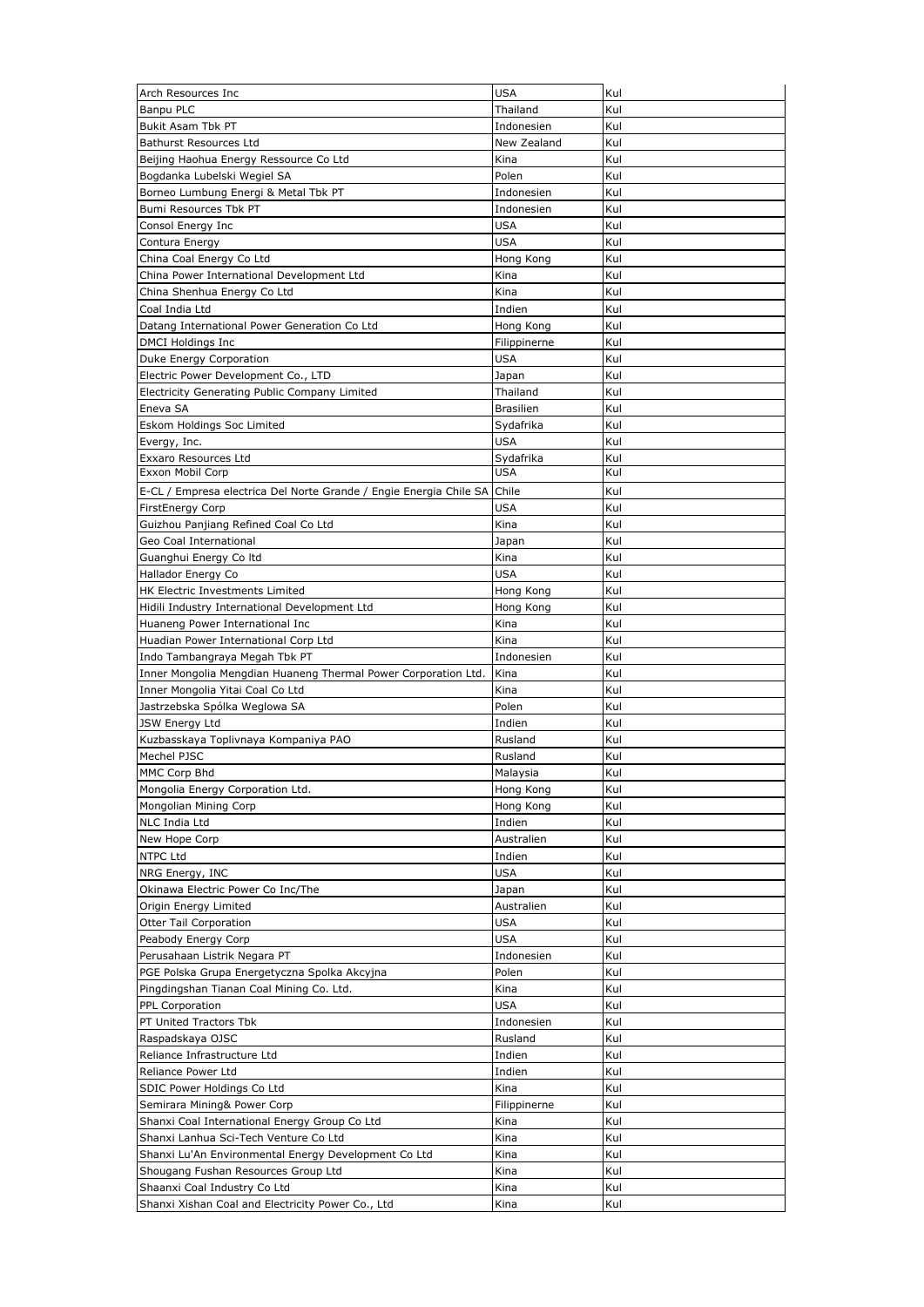| SouthGobi Resources Ltd                                      | Hong Kong            | Kul                               |
|--------------------------------------------------------------|----------------------|-----------------------------------|
| <b>Tata Power</b>                                            | Indien               | Kul / Atomvåben                   |
| Tenaga Nasional Berhad                                       | Malaysia             | Kul                               |
| The Chugoku Electric Power Company, Incorporated             | Japan                | Kul                               |
| Tohoko Electric Power Company, Incorporated                  | Japan                | Kul                               |
| Unicorn Capital Partners Ltd / Sentula Mining Ltd            | Sydafrika            | Kul                               |
| WEC Energy Group, Inc.                                       | USA                  | Kul                               |
| Westmoreland Coal Co                                         | USA                  | Kul                               |
| White Energy Co Ltd                                          | <b>USA</b>           | Kul                               |
| Whitehaven Coal Ltd                                          | Australien           | Kul                               |
| Wintime Energy Co Ltd                                        | Kina                 | Kul                               |
| Yancoal Australia Ltd                                        | Australien           | Kul                               |
| Yang Quan Coal Industry Group Co Ltd                         | Kina                 | Kul                               |
| Yanzhou Coal Mining Co Ltd<br>WASHINGTON H. SOUL PATTINSON   | Hong Kong            | Kul<br>Kul                        |
| <b>Warrior Met Coal</b>                                      | Australien           |                                   |
| TECK RESOURCES LTD-CLS B                                     | <b>USA</b><br>Canada | Kul<br>Kul                        |
| CHINA RESOURCES POWER HOLDIN                                 |                      | Kul                               |
| SHANGHAI ELECTRIC POWER CO-A                                 | Kina                 |                                   |
|                                                              | Kina                 | Kul<br>Kul                        |
| JARDINE CYCLE & CARRIAGE LTD                                 | Singapore            |                                   |
| SOUTH32 LTD                                                  | Australien           | Kul                               |
| HUADIAN POWER INTL CORP-A                                    | Kina                 | Kul                               |
| AFRICAN RAINBOW MINERALS LTD                                 | Syd Afrika           | Kul                               |
| <b>CIMIC GROUP LTD</b>                                       | Australien           | Kul                               |
| TBEA CO LTD-A                                                | Kina                 | Kul                               |
| Jardine Strategic Holdings Limited                           | Hong Kong            | Kul                               |
| JARDINE MATHESON HLDGS LTD                                   | Hong Kong            | Kul                               |
| CORONADO GLOBAL RESOURCE-CDI                                 | USA                  | Kul                               |
| LG INTERNATIONAL CORP                                        | Syd Korea            | Kul                               |
| ADANI POWER LTD                                              | Indien               | Kul                               |
| TAURON POLSKA ENERGIA SA                                     | Polen                | Kul                               |
| <b>GMR INFRASTRUCTURE LTD</b>                                | Indien               | Kul                               |
| MITSUBISHI MATERIALS CORP                                    | Japan                | Kul                               |
| MITSUBISHI CORP                                              | Japan                | Kul                               |
| SOJITZ CORP                                                  | Japan                | Kul                               |
| HYUNDAI GLOVIS CO LTD                                        | Syd Korea            | Kul                               |
| <b>ENEA SA</b>                                               | Polen                | Kul                               |
| <b>BLACK HILLS CORP</b>                                      | USA                  | Kul                               |
| <b>SASOL LTD</b>                                             | Syd Afrika           | Kul                               |
| <b>CITIC LTD</b>                                             | Kina                 | Kul                               |
| SK NETWORKS CO LTD                                           | Svd Korea            | Kul                               |
| ALUMINUM CORP OF CHINA LTD-A                                 | Kina                 | Kul                               |
| KOC HOLDING AS                                               | Tyrkiet              | Kul                               |
| <b>ITOCHU CORP</b>                                           | Japan                | Kul                               |
| HONG KONG & CHINA GAS                                        | Hong Kong            | Kul                               |
| PTT PCL                                                      | Thailand             | Kul                               |
| MARUBENI CORP                                                | Japan                | Kul                               |
| MITSUI & CO LTD                                              | Japan                | Kul                               |
| <b>EMPRESAS COPEC SA</b>                                     | Chile                | Kul                               |
| SK HOLDINGS CO LTD                                           | Syd Korea            | Kul                               |
| GRUPO MEXICO SAB DE CV-SER B                                 | Mexico               | Kul                               |
| SOUTHERN COPPER CORP                                         | USA                  | Kul                               |
| SEVERSTAL - GDR REG S                                        | Rusland              | Kul                               |
| ANEKA TAMBANG TBK                                            | Indonesien           | Kul                               |
| JSW STEEL LTD                                                | Indien               | Kul                               |
| Inner mongolia eeurduosi resources co Itd                    | Kina                 | Kul                               |
| Brilliance China Automotive (BCA)                            | Kina                 | Transport                         |
| <b>JBS</b>                                                   | <b>Brasilien</b>     | Afskovning                        |
| Menneskerettigheder                                          |                      |                                   |
| <b>BANK LEUMI LE-ISRAEL</b>                                  | Israel               | Menneskerettigheder               |
| China Mobile Ltd                                             | Kina                 | Menneskerettigheder               |
| China United Network Communications                          | Kina                 | Menneskerettigheder               |
| China Telecom                                                | Kina                 | Menneskerettigheder               |
|                                                              |                      | Menneskerettigheder               |
|                                                              | Mexico               |                                   |
|                                                              | USA                  | Menneskerettigheder               |
|                                                              | USA                  | Menneskerettigheder               |
| Cemex<br>CoreCivic<br>DXC Technology Co<br>Elbit Systems Ltd | Israel               | Menneskerettigheder / Hvid fosfor |